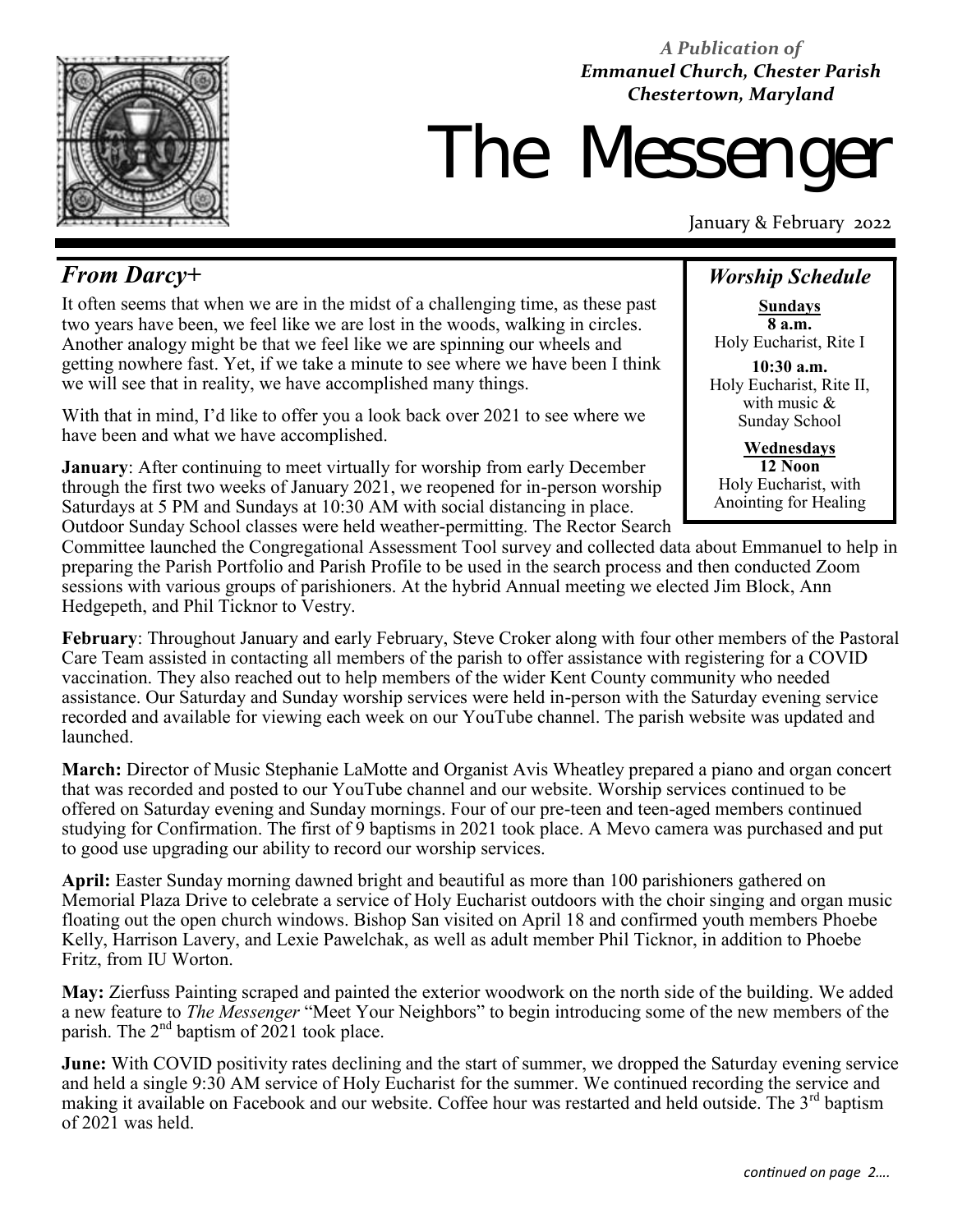**July & August:** Five more baptisms were held over the summer. Exterior painting continued. The Parish Profile and Parish Portfolio were published, officially opening the search for the  $34<sup>th</sup>$  rector of Emmanuel. A series of articles "Looking Back at Our History" were published. The role of enslaved and free African Americans in the economy of colonial Eastern Shore Maryland was explored. Two COVID vaccination clinics were held in the Parish Hall.

**September:** We returned to Sunday services at 8 and 10:30 AM, live-streaming the 10:30 AM service to our Facebook page. Sunday School restarted with outdoor classes and the blessing of backpacks. The choir began singing regularly again at the 10:30 AM service and the Wednesday noon Eucharist was restarted. The Emmanuel Concert Series relaunched with an organ concert by Parker Ramsey. A prayer service of remembrance, attended by more than 50 and live-streamed to many others, was held on the 20<sup>th</sup> anniversary of 9/11. Planning for a modified Christmas Bazaar began. The Smith-Jackson wedding was held.

**October:** Creation Season kicked-off with an outdoor service of Holy Eucharist and the blessing of animals and continued through November. Andrew Sheranian presented the  $2^{nd}$  concert of the  $28^{th}$  Concert Season. Repointing of some of the brick on the bell tower was completed. Think Big completed the installation of our high-speed internet service. We had our 9<sup>th</sup> baptism of 2021. Wednesday Bible Study was restarted, and the updated pictorial directory was published.

**November:** Wifi units were installed around the building. The Christmas Bazaar was held during the Farmers' Market on two Saturday and earned almost \$10,000 in proceeds. The MD State Boy Choir presented a concert and Emmanuel's choir presented a well-attended Service of Evensong for Thanksgiving.

**December:** The Bazaar Committee presented grants in the amount of \$5000 each to Meals on Wheels and Community Mediation Upper Shore. The Giving Tree donations made Christmas possible for 11 families with 18 children. A Service of Nine Lessons and Carols for Advent and Christmas was held, and Christmas Eve services celebrated the Nativity of Our Lord.

Throughout the year we kept in touch with parishioners by phone calls, notes, and weekly email newsletters filled with updates, reminders and photos. We welcomed new families and continued as many of our outreach efforts as we could safely accomplish. Emmanuel continues to be a parish that does not rest on its laurels but works to be God's hands and feet in this community.

Faithfully,

Darcy+

# **Did You Know. . .**

. . . that **Judie Willock** has been appointed and confirmed by Vestry vote as the new Chair of the Trustees for The Emmanuel Preservation Fund (aka Preservation Trust), and that **Bob Tyson** has been appointed and confirmed by Vestry vote as a Trustee?

. . . that **Meals On Wheels** and **Community Mediation** each received a check in the amount of \$5000 from the proceeds of the Emmanuel Bazaar 2021 which was held outdoors on two Saturdays in mid-November during the Farmers' Market?

. . . that the **second pre-convention Convocation meeting** will be held via Zoom on Wednesday, February 2, 2022 at 7 PM?

. . . that as an outreach program of VTS, the Reverend Doctor Mark Jefferson will offer a **hybrid course in homiletics** through the Bishop's Institute for those who wish to develop their skills in preaching? Laity who successfully complete the class will be licensed to write and deliver sermons in this diocese. If interested in this course, please contact Dee Rinehart at **[deerinehart43@gmail.com](mailto:deerinehart43@gmail.com)** no later than January 15.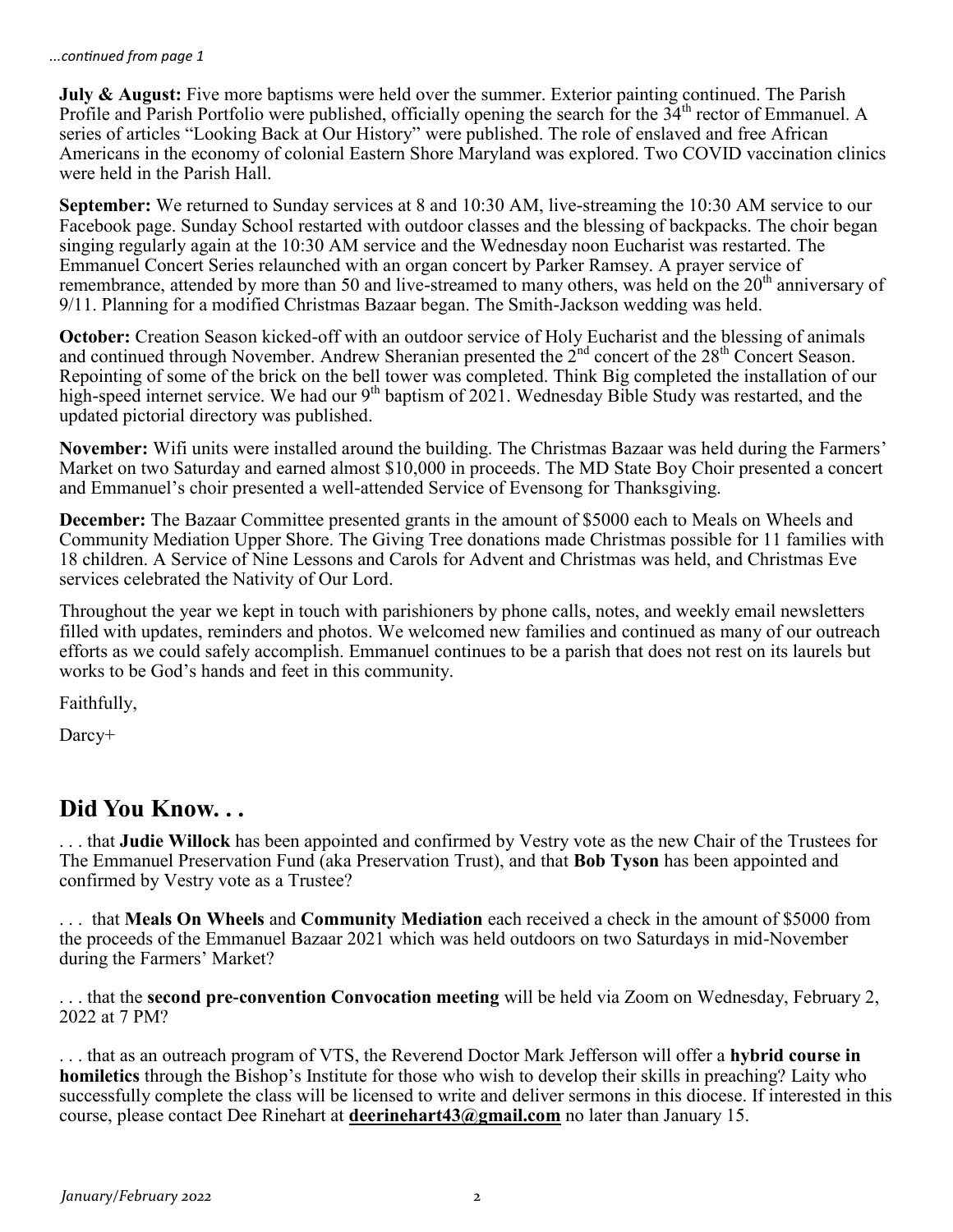Please continue to pray for our clear minds and open hearts as we search for Emmanuel's new rector.

# **Senior Warden's Corner**

In my perennial January clean up effort, I happened on the last Messenger. Looking at what I shared, it seems to have been overly optimistic, to say the least, in the assessment of living with COVID. In my defense, it was written at the end of October, and things did look more encouraging then.

Now, however, we are dealing with yet another surge and a more highly transmissible variant, leaving us once again unsure of what is sensible and safe to do. So, instead of optimism, I am filled with *ennui,* not simply boredom which is one of the definitions I learned in sophomore English, but the more all-encompassing one – world-weariness. My guess is that I am not alone. Like Job, I am wondering how much more and how much longer can this be borne.

I happened to meet a fellow parishioner in the grocery a few days ago who was busily trying to prepare for another challenge – snow. We chatted and commiserated about life as it currently is. Then that person said, "But we have each other!". And indeed, we do! We are blessed with amazingly caring and supportive people at Emmanuel.

So, if we have to hunker down once again, it is winter after all. We can work through another disappointing time, stay strong and hopeful, and pray that this is one of the last times.

Blessings,

*Sandy*

# **Vestry Highlights from November and December**

- At the November meeting, ratified the electronic vote to sign a new 5-year contract with Xerox for a new photocopier, and the electronic vote to edit Stewardship materials to reflect anticipated increased expenses.
- Received and approved the report from the Nominating Committee for Vestry and Delegates to Convention.
- Approved a request to The Preservation Fund ("Pres Trust") Trustees to transfer \$6690 from the fund to General Operating Income for the repair of mortar joints on the bell tower in October.
- Discussed draft budget for 2022 with an eye to anticipated increases in expenses.
- Ratified the electronic vote to approve awarding grants of \$5000 each from the proceeds of the Christmas Bazaar 2021 to Meals on Wheels and Community Mediation Upper Shore, the two beneficiaries previously approved.
- Discussed plans to resume food at Coffee Hour in January following the 10:30 AM service, pending COVID data.
- Reviewed plans for Christmas worship services.
- Received reports from the Vestry liaisons to the various parish committees, including the Stewardship Committee. It was noted that to meet anticipated expenses for a new rector with a family, the parish needs \$30,000 - \$40,000 more in pledge income annually than was pledged for 2021.

# **Search Committee Update** *by Libby Rice*

The Search Committee is in the skiff! \*

While we continue to work diligently and now meet together weekly, our process needs to be done in a manner that respects the confidentiality of those who are involved.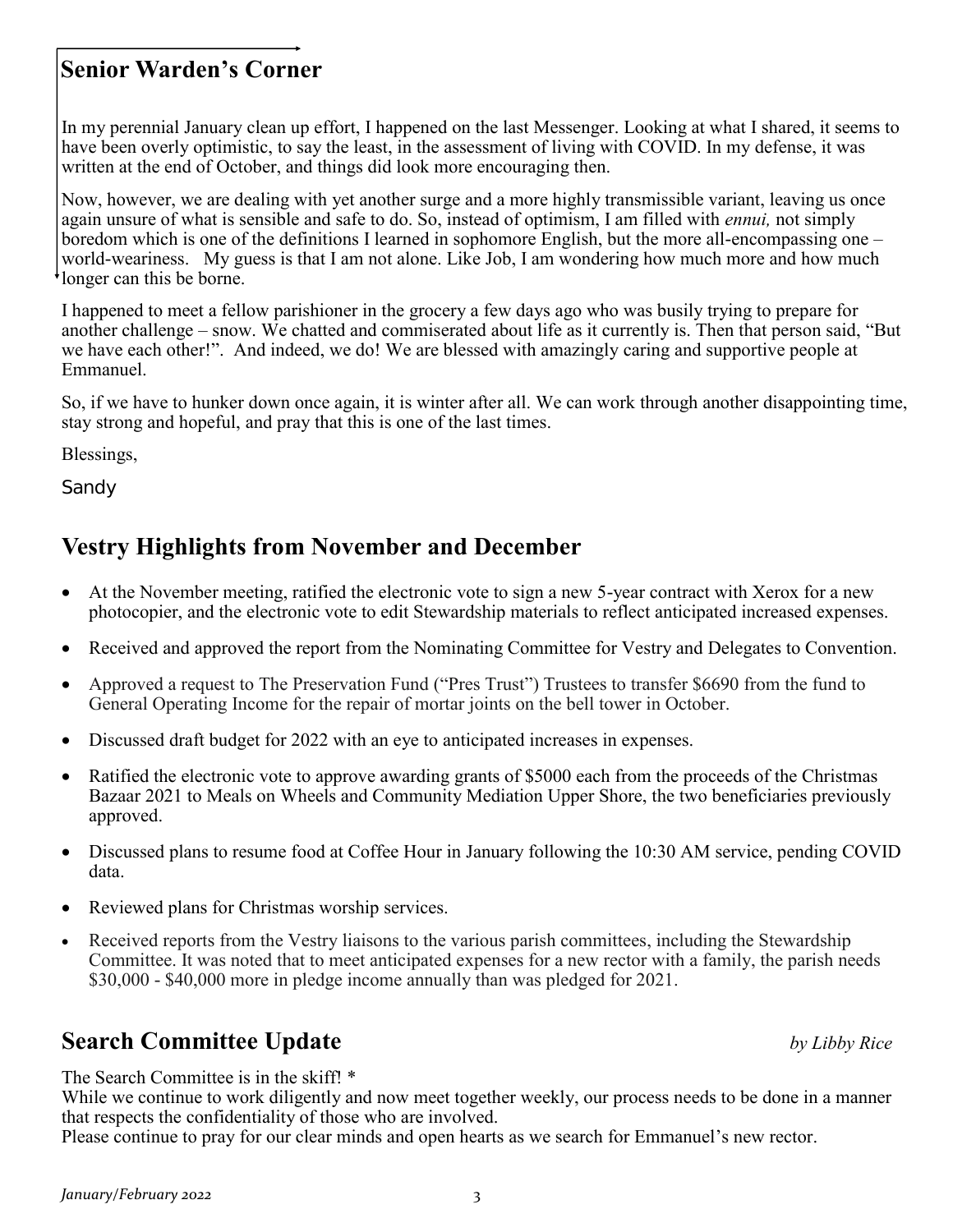# \*(a secret room used to process sensitive, confidential information) **Church Initiatives Grant Applications**

Do you have a good idea about a new project that Emmanuel might want to undertake in the coming year, if we had the money to do so? If so, talk to Darcy+ as soon as possible so that we can get our application submitted.

The Church Initiatives Grants Committee of the Diocese of Easton is accepting grant applications now through Monday, January 24, 2022. Grant recipients will be announced at the Diocesan Convention with grants awarded in March, 2022. Grants of up to \$5000 are available to churches as seed money for new projects. To read more about the Grants Initiatives go to **https://dioceseofeaston.org/application-process-opened-for-churchinitiatives-grants-2/.**

Emmanuel received a grant of \$5000 in 2015 to jumpstart the afterschool program "Homework Depot" that operated successfully for more than 3 years helping local students in Grades  $3 - 9$  with homework assignments, improved study skills, and tutoring in specific subject areas. We received a second grant in 2019 to help offset the cost of bringing the Peoples Institute for Survival and Beyond to Chestertown to present the two-day "Undoing Racism" workshop for 50 members of the community.

# **ANNUAL MEETING OF CHESTER PARISH – January 30, 2022, 10:45 AM**

The Annual Meeting of the parish will be held on Sunday, January 30, 2022, at 10:45 AM in the Parish Hall and on Zoom, following a single service of Holy Eucharist at 9:30 AM.

This is an important meeting at which time we will elect three new members to the Vestry (see their bios below), elect three delegates and three alternates to the Diocesan Convention, and receive reports from the Treasurer, the Wardens, and the chairs of our many committees, as well as a "state of the parish" report from Darcy+, our priest-in-charge.

Copies of the Annual Report will be available online prior to the Annual Meeting as well as at the meeting on the 30th. If you would like a printed copy, please contact the Parish Office (410-778-3477) by January 25, 2022. Copies of the 2022 Parish Budget will be available on or about Wednesday, January  $20^{th}$ . Contact the Parish Office if you would like a copy prior to the Annual Meeting. A copy will be in the Annual Report.

It is important for people to attend this meeting, as we need a quorum of at least 45 persons to conduct business. As has been the case since the start of the pandemic, we will continue to offer opportunities for our parishioners to participate in-person and virtually. A link for registration to attend by Zoom will be sent out in about one week. For those attending in-person, we remind you that masks are required indoors, and that social distancing should be observed as much as possible.

# **Nominees for Vestry, Class of 2025 (serving January 2022 – January 2025):**

#### **Anne Mountcastle Bainbridge**

I and my two brothers were born and raised in Baltimore, where my father was a Hopkins neuroscientist, and my mother taught at Calvert School. I attended Vassar College before transferring to JHU where I earned my BA in the history of architecture, and then an MLS at U. of MD. Subsequently I worked at The Eisenhower Library at JHU.



In 1975 I married John Bainbridge, a reporter at The Sun. We had three sons and a daughter (finally!) in rapid succession. During their early years I was involved in a lot of volunteer activities including libraries, The Walters,

St. David's Church, where I was the choir liaison to the Vestry, and school fundraising. I also co-owned a garden shop.

My husband and I divorced in 1995, but continue to share children and grandchildren. When the children were grown I moved to West Chester, PA, where I was renovating several houses, and served on the vestry at Holy Trinity Church. Three years ago I moved to Chestertown and as a cradle Episcopalian, *continued on page 5...*

*January/February 2022* 4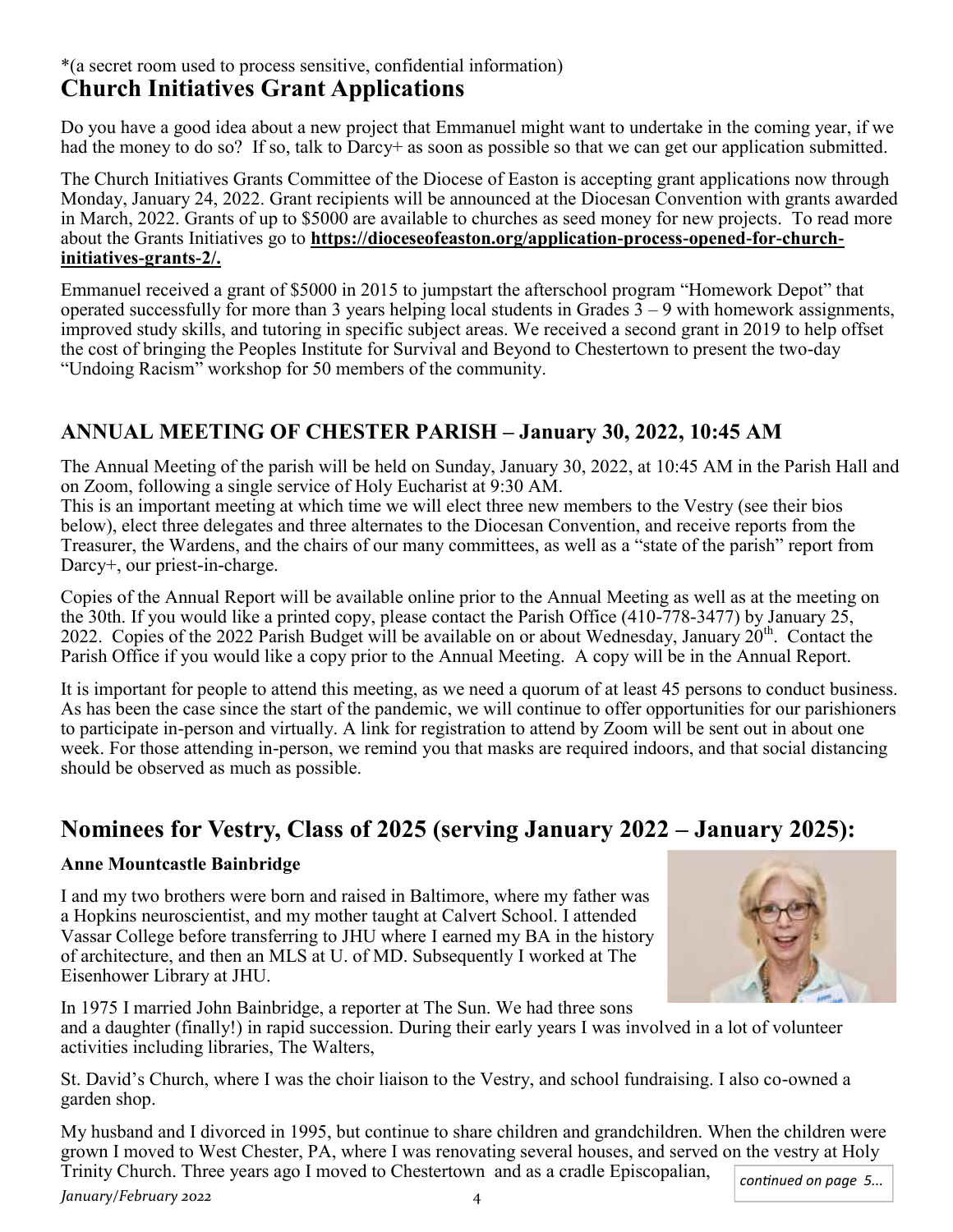#### *...continued from page 4*

I went to Emmanuel; the services were both familiar and inspiring. At that first Coffee Hour, I was given a warm welcome and began to make friends. No matter what the week has brought, I always feel both soothed and ready to be more generous after a service. The mission here is certainly a force for good, both in church and in its many outreach programs. I have enjoyed packing and delivering the Brown Bags for Hunger to Social Services.

#### **John Schratwieser**

John Schratwieser is the Director of the Kent Cultural Alliance - Kent County's regional arts council. For

more than 30 years he has worked in nonprofit arts administration and most recently served as the Director of Maryland Citizens for the Arts - the statewide arts advocacy group - securing public funding for the arts in Maryland. John is an avid singer and performer and sings with the Emmanuel Church Choir. He lives with his partner Mike Pugh, and their Golden Retriever Franklin, at the historic Quaker house "Friendship" in Worton, MD. John has been a member of Emmanuel since 2017.



#### **D. Joe Smith**

Vicky and I have been residents of Chestertown and members of Emmanuel Church since January 2020. During a long legal career with major Washington law firms (and a decade as a biotech entrepreneur in Chapel

Hill), I have served on the vestry in the following churches: St. Mark's, Capitol Hill, Washington, DC.; St. Matthew's, Hillsborough, NC; Christ Church + Washington Parish, Capitol Hill.

At St. Mark's, I was on the vestry when the long-term Rector retired and the new Rector was hired. At Christ Church, in addition to serving on the vestry I was senior warden for two years, which included the Rector's six-month sabbatical and a major fund-raising drive for renovations and a new organ. The skills that I can bring to the vestry include a solid understanding of financial issues, experience with human resources and an even temperament in tempestuous times.

On a personal note, Vicky and I have two adult children: Tom is a Navy Flight Officer living in central California, and Hallie is a Paralympic rower living in Boston. My time in retirement is devoted to boat building, maintaining and improving an historic house, and advising a start-up company focused on advanced computing technology. Vicky loves to cook, and I enjoy finding the right wine to complement her cooking.

# **Nominees for Delegate to the 2022 Diocesan Convention**







# **Nominees for Alternate Delegate to the 2022 Diocesan Convention**



Mary Grace (MG) Brosius Nancy Dick Darlene Housley





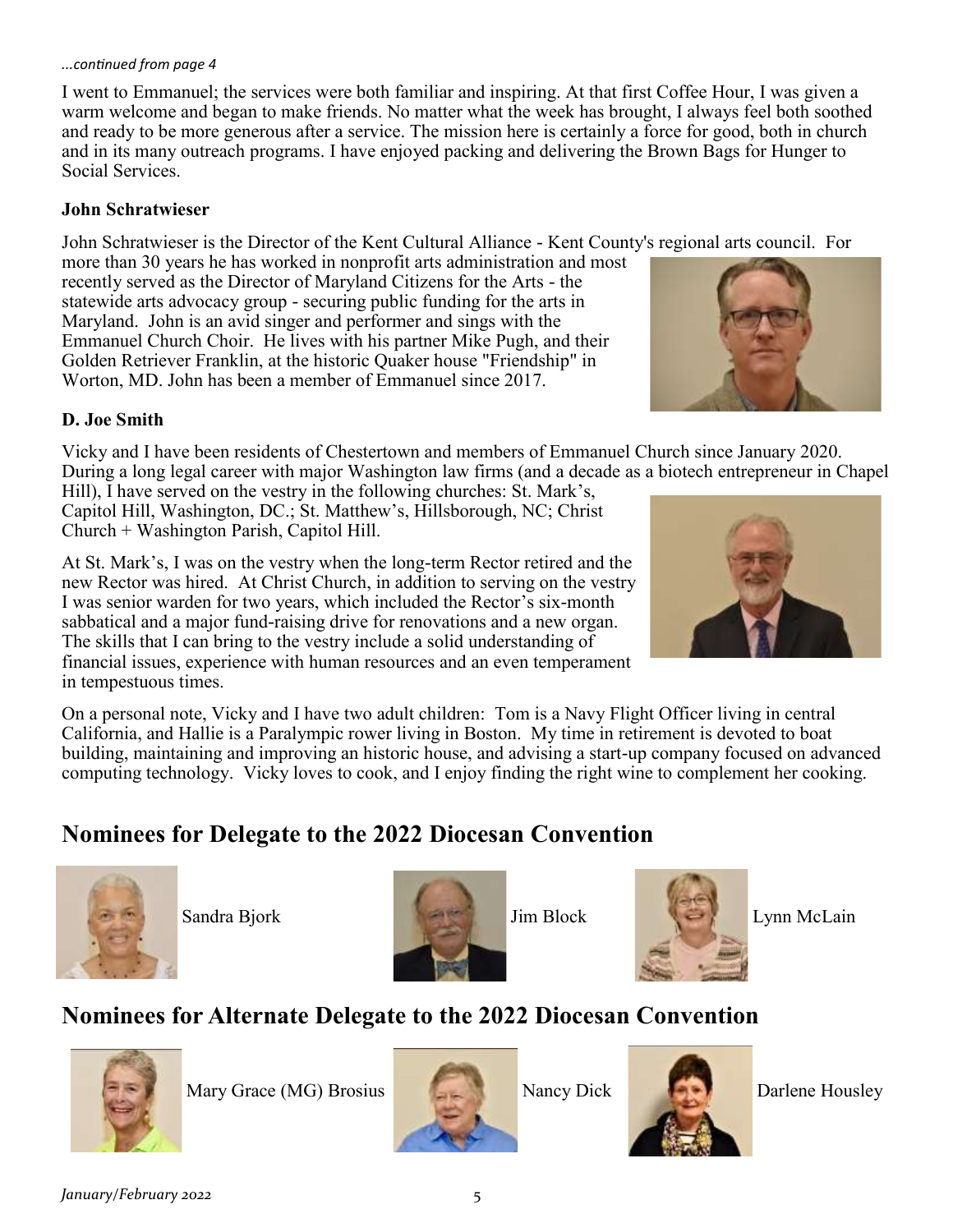# **Welcome to Emmanuel's Newcomers!** *by Elizabeth Riedel*

**Susan and Firoze Rao** have a house in Washington, DC and come to Rock Hall most weekends. They stayed in Betterton this summer and loved the area so much they looked around and chose a house in Rock Hall.

# *Background:*

Susan is from Mebane, NC. She majored in English at Duke University and studied at the Seton Hall School of Law. She currently works as a realtor and runs a property management business.

Firoze is originally from Bombay (now Mumbai), India. He majored in Economics at the University of Bombay and studied accounting at the

University of Westminster in London. He now works at Leidos in Finance Management.

#### *Interests:*

Susan loves to read, knit and play the ukulele and piano. Her favorite play is *Our Town.*

Firoze likes photography and swimming (he swims about a mile a day when he has the chance). His favorite movie is "High Society".

They both like going to the theater and symphony and cheering for the Atlanta Braves and the Duke Blue Devils. They have 18 nieces and nephews and a wonderful cat named Chipper (named for the great Atlanta player Chipper Jones).

# *Getting Away:*

Susan likes to vacation in France and England, while Firoze's favorite destination is Eleuthera in the Bahamas. And they both like to travel to India!

# **Hans Morsink and Nancy Snyder**

Nancy and Hans moved here from Madison, New Jersey about a year ago and are living in Heron Point.

#### *Background:*

Nancy has lived in New Jersey most of her life. She earned a masters from Grand Valley State College in Michigan and worked many years in student services.

Hans was born in Friesland in the northern Netherlands. He notes that that flat terrain of Kent County reminds him of his native land. As his father was a pastor, he grew up in a parsonage. He studied at Calvin College near Grand Rapids, Michigan. He later earned a PhD in philosophy from the University of Wisconsin. He has taught continuously for over 43 years including many years at Drew University in Madison, NJ.

#### *Interests:*

Nancy loves animals and volunteers at the animal shelter and works at Coco's pet store on High Street. She has an adult son who lives in Pittsburgh.

Hans loves to read biographies. He keeps a photocopy of the book jackets of all those he had read. He recommends a recently published biography about the misunderstood reign of King George III, written by Andrew Roberts. Hans has an adult son who lives in Orlando, FL and another son and grandson who live in Pisa, Italy.

#### *Getting away:*

They love to travel around Delmarva and identify Amsterdam as one of their favorite places to visit.

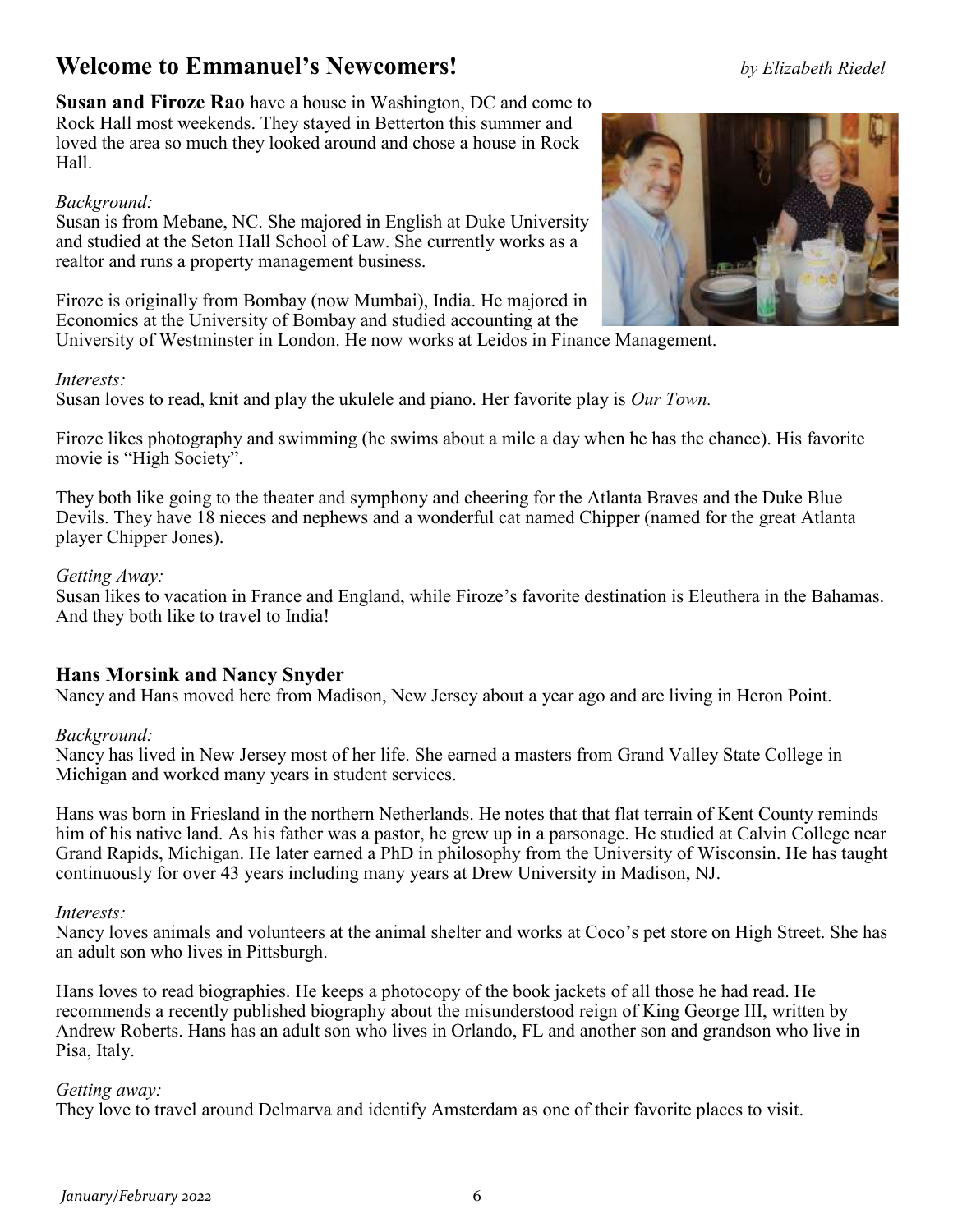

# **EMMANUEL CONCERT SERIES RESUMES MARCH 11, 2022, 7:30 PM**

The Emmanuel Concert Committee is pleased to announce that Bruce Barber, II, will present an organ recital at Emmanuel on Friday evening, March 11, 2022 at 7:30 PM. Trained as a choral and orchestral conductor, an organist, and cellist, Barber holds a bachelor of arts degree from Rollins College, Winter Park, Florida, and a master of music degree from the Yale School of Music and the Institute of Sacred Music. His primary teachers include Alexander Anderson (Rollins), Robert S. Baker, and Gerre E. Hancock (Yale). Currently he is the organist/choirmaster of Christ Church, Christiana Hundred in Greenville, Delaware. Prior to this position, he served as Director of Cathedral Music of Saint James Cathedral, Chicago, Illinois. (https://www.thediapason.com/news/bruce-jbarber-ii-christ-church-christiana-hundred-greenville-de)



# **Sunday School** *by Jenny Lee Freebery*

What a great fall semester we had with our Sunday School! We have had up to 13 students per week ranging in ages from 1-12 throughout the year. Some highlights included making crowns like brave Queen Esther, piecing together the words of the Lord's Prayer like a puzzle, making turkeys for Thanksgiving, with feathers that say what we are thankful for, playing tag where "base" is saying what you pray for before getting tagged. Our lessons started outside, but as the weather got colder we moved back into the classroom. I have been trying to base the students' lessons on what their families will be learning in church on that day. Often the older students will actually read from the bulletins.

It was really nice to be able to start processing in at the beginning of the church services for the students to hear a great intro with Reverend Darcy. Our fall semester culminated in a wonderful pageant with over 20 kids (and some teens) looking amazing in their costumes, masks included, as they walked down the aisle to tell the story of Jesus' birth. The students worked on learning 'Go Tell it on a Mountain' to sing as part of the pageant this year, and we had fun singing many of the pageant songs in preparation. As our program continues to grow, I invite any interested members of our congregation to come help us out in the classroom! There is nothing more rewarding than seeing the joy on the faces of the students as they hear the stories from the Bible or watching their creativity at making crafts.

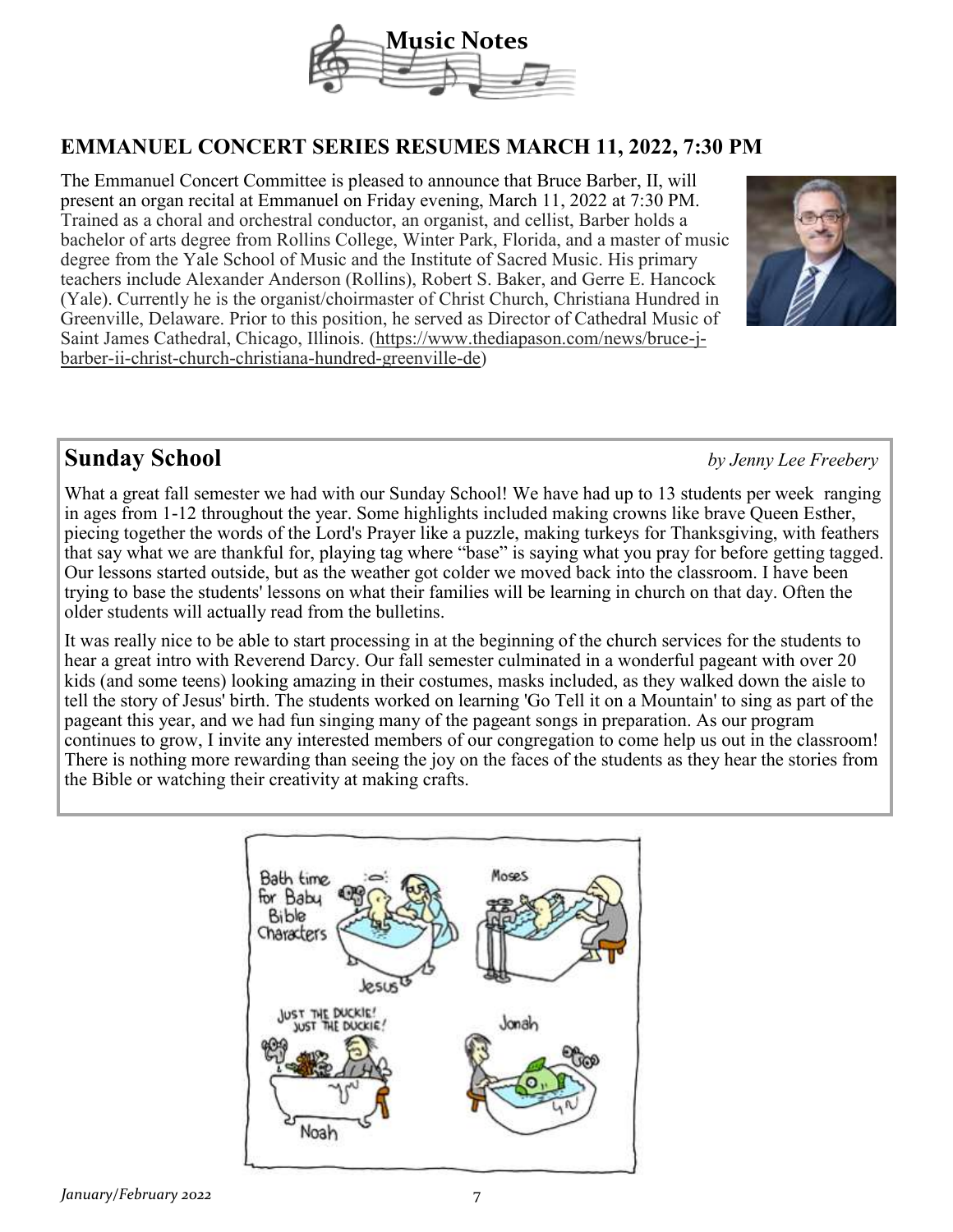







*January/February 2022* 8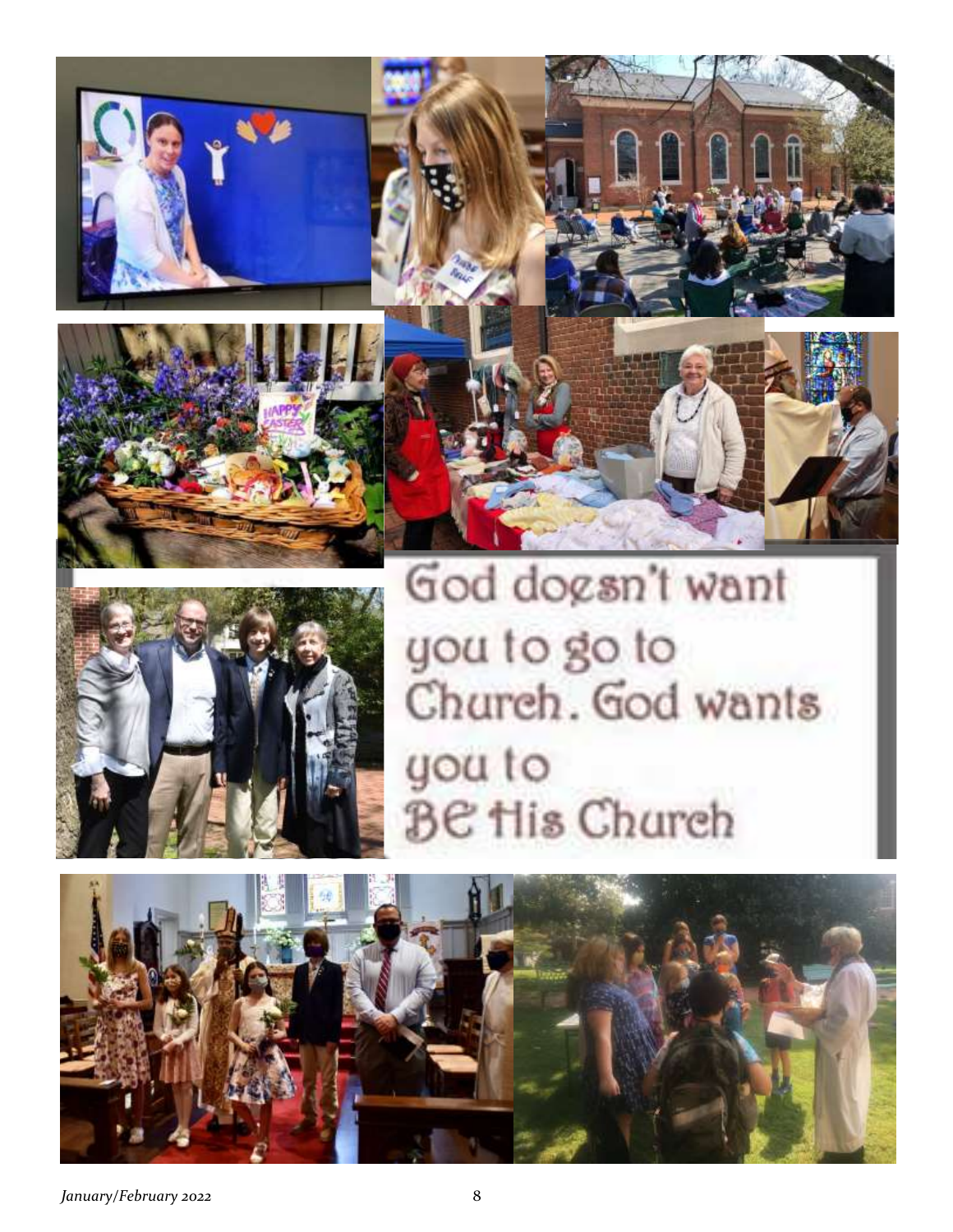MARYLAND STATE BOYCHOR

# **Concert**

BATUEDAY, NOVEMBER 10, 1021

.<br>NGC 1874 SIMBAD OMBORIDA<br>NGC 1875 Vizier omborida



IN REMEMBRANCE

SEPTEMBER 12001

# **Emmanuel Episcopal Church** Christmas Bazaar on Memorial Plaza, next to the Church

Saturdays: November 13 & 20

8 a.m. - noon



Love God. Love your neighbor. Change the world. Amen.

*January/February 2022* 9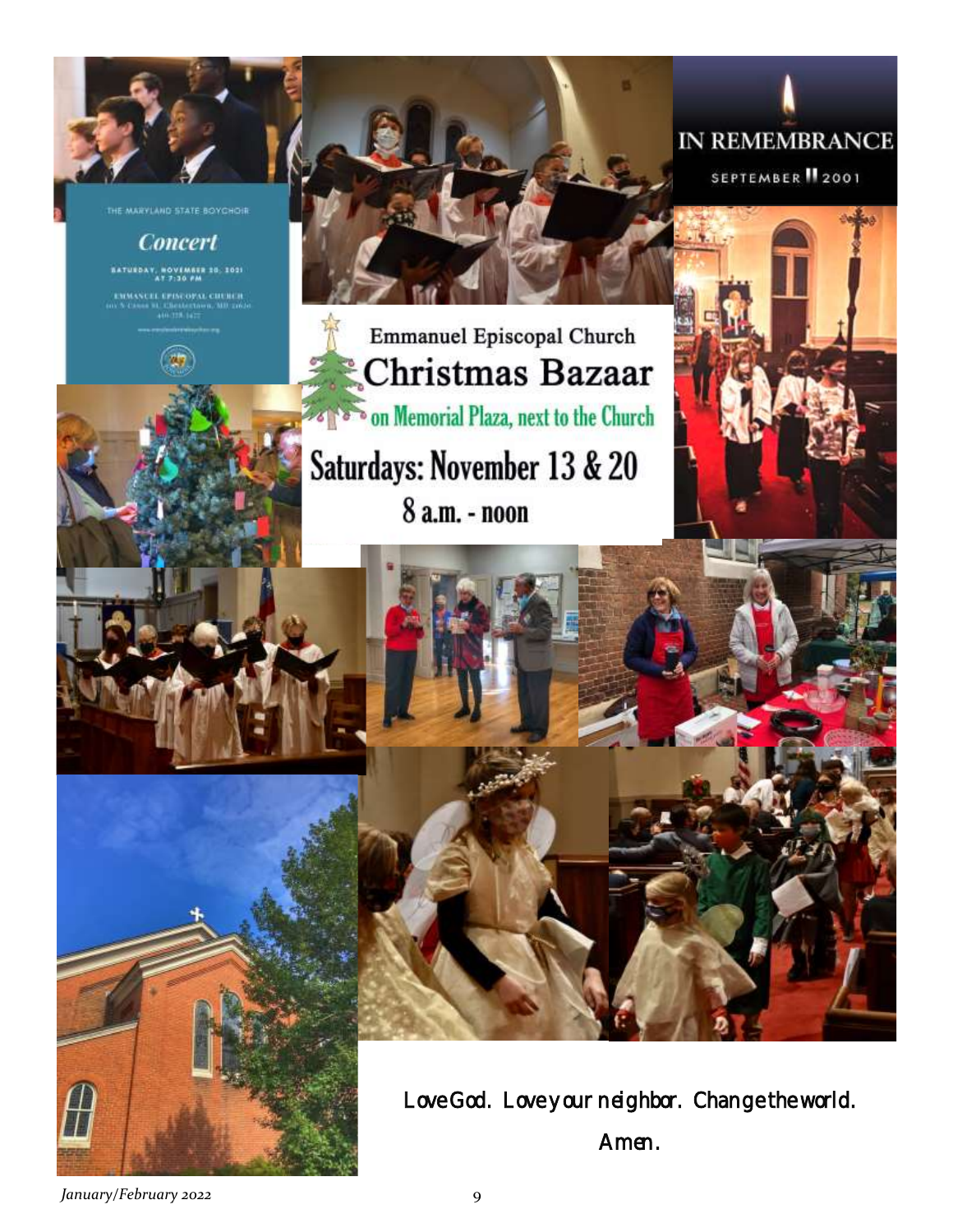# **Calendar Highlights**

#### **Every Week**

**KNIFTY KNITTERS—Meets each Monday at 1 p.m. in Dwyer Hall.** 

**Choir Rehearsal—**Choir rehearses every Sunday morning, beginning at 9 a.m. *(subject to change)*

**BIBLE STUDY—Each Wednesday at 11 a.m.** 

**Mid-day Eucharist with Anointing for Healing—**Each Wednesday at noon; the service lasts about 30 minutes

**Alcoholics Anonymous**—Meets each Thursday evening, 8 p.m., in the Parish Hall.

# **Please Note: Masks are required for all who are participating in indoor activities at Emmanuel, until further notice. Thank you for your cooperation.**

# **January**

**Sunday, January 16, 12 noon—1:45 p.m.** Vestry meeting

**Monday, January 17** Dr. Martin Luther King, Jr. Day Office Closed

**Tuesday, January 18** Annual Reports due

**Wednesday, January 19, 8 a.m.** St. Andrew's Brotherhood Breakfast *Canceled for January*

**Sunday, January 30** SINGLE SERVICE AT 9:30 ONLY Followed by Annual Meeting

# **February**

**Wednesday, February 2, 7 p.m.** Northern Convocation meeting via Zoom

**Thursday, February 3** 2 p.m.: Heron Point Eucharist, Wesley Hall, Rev. Darcy Williams

**Saturday, February 5, 4:30 p.m.** Emily Ticknor Baptism

**Wednesday, February 16, 8 a.m.** St. Andrew's Brotherhood Breakfast

**Sunday, February 20, 12—1:45 p.m.** Vestry Meeting

**Monday, February 21** Presidents' Day Office Closed

**Wednesday, March 2, Ash Wednesday** Services at 12 noon and 6 p.m.

**Friday, March 11, 7:30 p.m.** Organ Concert featuring Bruce Barber

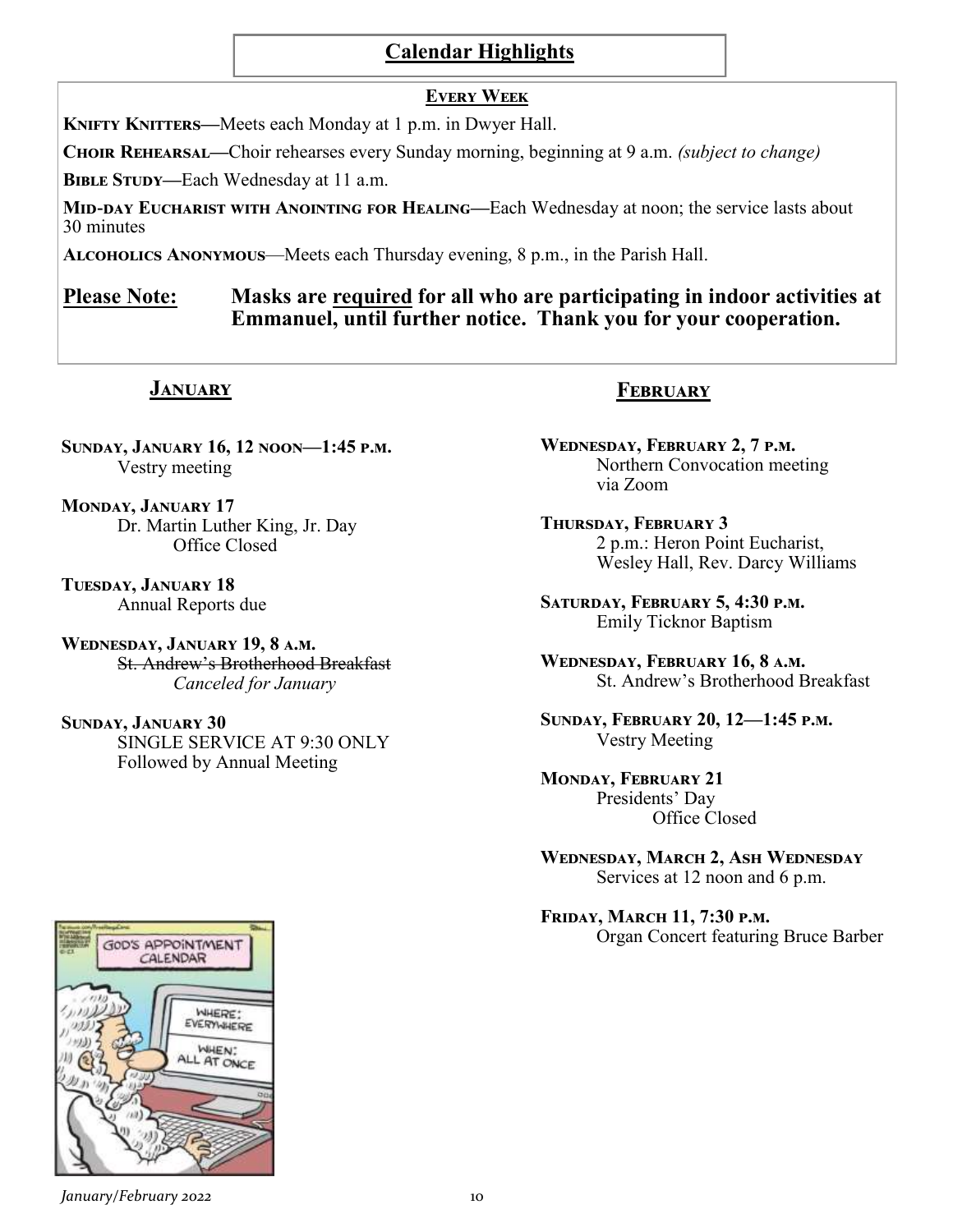# **Flower Memorials, Parish Prayer Cycle**

# **Worship in January**

# **January 2 (W) Christmas II**

*Flowers: Christmas Memorials*  **Parish Prayer Cycle:** Pam & Ron Abler; Bunny & Frank Adams; Peggy Albertsen; and Anne Landon Allen

#### **January 9 (W) Epiphany I**

*Flowers: Harriett V. Kratzer* **Parish Prayer Cycle:** Janie Ashley; Anne Bainbridge; Leslie Baldwin; and Frannie & Stu Baldwin

#### **January 16 (G) Epiphany II**

*Flowers: A. Colclough (Cokely) & Dorothy Q. Dick* **Parish Prayer Cycle:** Norma Barberis; Bob Barnes; George Barnum; and Debra Donnelly-Barton

#### **January 23 (G) Epiphany III**

*Flowers: Ann Wilmer & Alexander H. Hoon, and Isabel Perry & Philip George Wilmer* **Parish Prayer Cycle:** Barbara Belden; Marcia Bell; and Nancy & Ben Bennington

#### **January 30 (G) Epiphany IV Annual Meeting—Single Service at 9:30 a.m.**

*Flowers:* Henry Barberis, Sr. Parish Prayer Cycle: Helen Billings; Sally Bitter; Sandy Bjork; and Penny & Jim Block

# **Worship in February**

# **February 6 (G) Epiphany V**

*Flowers: Henry Barberis, Jr., and Henry Barberis, III*

**Parish Prayer Cycle:** Julie, Brent, Adele, Oliver, & Gardner Blyman; Ann & Michael Bourne; and Barbara Jorgenson & David Bowering

# **February 13 (G) Epiphany VI**

*Flowers: Dorothy Vickers Anthony* Parish Prayer Cycle: Bernadette & Paul Bowman; Ann Boyden; Janet Brandon; and Robyn & Neil Brayton

#### **February 20 (G) Epiphany VII**

*Flowers: Anthony Gray Scott* **Parish Prayer Cycle:** Anne Bricker; Bonnie & Bill Brockschmidt; M.G. & Jack Brosius; and Carolyn Brown & Teijo Niemela

#### **February 27 (G) Last Epiphany**

*Flowers: Betsy & Edward T. Tait* **Parish Prayer Cycle:** Phyllis Brown; John Buckley; and Anne Charles

#### **March 6 (LA) Lent I**

*Flowers: No Altar Flowers during Lent* **Parish Prayer Cycle:** Melissa Clarke; Ginger & Tom Collier; and Sid Cooper

*Notes: Uppercase letters in parentheses indicate liturgical colors: B=black, BL=blue, G=green, R=red, LA=Lenten array, P=purple, W=white*